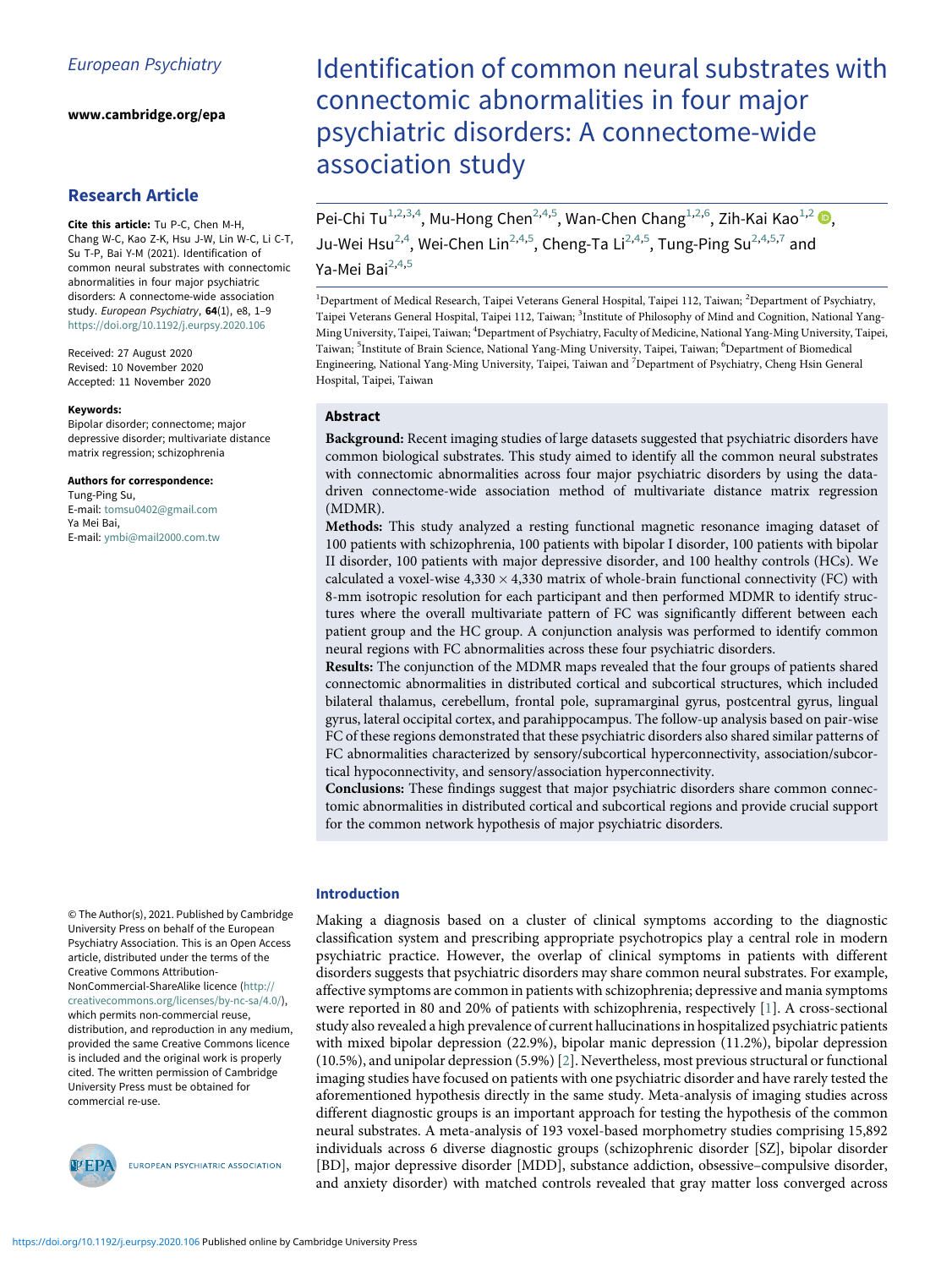diagnoses in three regions: dorsal anterior cingulate cortex and bilateral insula [\[3\]](#page-7-2). Functional connectivity (FC) analysis indicated that these three regions form a tightly interconnected network called the salience network. Another meta-analysis of 283 whole-brain functional magnetic resonance imaging (fMRI) studies during cognitive control tasks [[4](#page-7-3)] in 5,493 patients with various disorders (SZ, BD, MDD, anxiety disorders, and substance abuse disorders) found transdiagnostic abnormal activations in several frontal and parietal regions in the multidemand network and salience network. Another meta-analysis of 226 task-related functional imaging studies on mood disorders, posttraumatic stress disorder, and anxiety disorders also revealed that the most consistent transdiagnostic abnormalities in task-related brain activity converge in regions that are primarily associated with inhibitory control and salience processing [[5](#page-7-4)]. These results provided preliminary evidences for the hypothesis of common neural substrates in major psychiatric disorders.

Recently, increasing numbers of studies adopted a transdiagnostic approach, which recruited patients with various psychiatric disorders and controls in the same study, and showed the potential to identify the common neural substrates across various psychiatric disorders directly. Several studies have successfully identified common deficits of cognitive controls [[6](#page-7-5)], dopamine synthesis [[7](#page-7-6)], gray matter volume [[8](#page-7-7)], and network-level FC [[9](#page-7-8)] among various psychiatric disorders. Our previous FC study focused on the thalamus and identified the common patterns of thalamocortical dysconnectivity in four major psychiatric disorders (SZ, BD-I, BD-II, and MDD) [[10\]](#page-7-9). However, it is unclear whether common FC abnormalities also exist in structures other than the thalamus. To determine all the common structures with FC abnormalities in major psychiatric disorders by using FC analyses, a brain-wise map of FC abnormalities in each disorder is required. In this study, we proposed that the recently developed connectome-wide association method of multivariate distance matrix regression (MDMR) [\[11\]](#page-7-10) was suitable for the purpose and able to identify all common neural substrates with FC abnormalities across major psychiatric disorders. MDMR analysis was developed for high-dimensional data sets related to genetics or imaging, and it enables researchers to relate p variables to additional m factors collected from N individuals, where  $p > N$  [\[12\]](#page-7-11). Shehzad et al. [\[11](#page-7-10)] applied MDMR to a connectome-wide association study and provided a detailed evaluation of its statistical properties. Following the initial introduction of the method, MDMR has been used to identify connectivity deficits in youths with psychosis-spectrum symptoms [[13\]](#page-7-12), individuals at a clinically high risk of psychosis [[14](#page-7-13)], and those with a transdiagnostic risk of mental illness [\[15](#page-7-14)]. This method was also used to identify the FC features in different groups according to data-driven phenotypic categories [\[16](#page-7-15)]. In these studies, a pair-wise FC matrix of each voxel with variable resolutions was first calculated, and MDMR was then performed to identify voxels whose FC patterns with all other voxels were significantly associated with a clinical phenotype of interest. Subsequently, a follow-up seed-based FC analysis of the structures identified by using MDMR was usually adopted to understand the nature of FC abnormalities and to compare them with those in the literature. Importantly, as the analysis is based on the statistical inference of voxels and typically provides a complete brain-wise map of connectomic abnormalities for the effect of interest, neural substrates with FC abnormalities across different psychiatric disorders can be identified.

Here, this study aimed to demonstrate a brain-wise map of common neural structures with connectomic abnormalities in four major psychiatric disorders, namely SZ, BD-I, BD-II, and MDD, through a data-driven connectome-wide association study. We

focused on these four psychiatric disorders because FC abnormalities in these disorders were the major research interests of our laboratory and we had collected a single-site resting fMRI dataset of these disorders with enough sample sizes for MDMR analysis. First, we performed MDMR to identify regions where the overall multivariate pattern of FC was significantly different between the patients of these four groups and controls. A conjunction analysis was performed to identify common neural structures with connectomic abnormalities in the four groups of patients. Then, we focused on the pair-wise FCs of these identified regions and conducted a follow-up analysis to understand the major pattern of FC abnormalities. The results of this study may provide a brain-wise map of common connectomic abnormalities in the four major psychiatric disorders and further evidence for the common network hypothesis of major psychiatric illness.

## Methods

# **Participants**

This study included 100 patients with SZ, 100 patients with BD-I, 100 patients with BD-II, 100 patients with MDD, and 100 healthy controls (HCs) ([Table 1](#page-2-0)). The diagnoses were made according to the Diagnostic and Statistical Manual of Mental Disorders, Fourth Edition, Text Revision. These participants were selected from a single-site resting fMRI dataset (see Supplementary Table 1 for demographic properties of the dataset) to match the age and sex of the five groups as much as possible. The mean ages of the patients with SZ, BD-1, BD-II, MDD, and HC were 36.0, 38.3, 37.5, 37.7, 36.4, and 36.4 years, respectively, and no significant difference was noted among these five groups. However, the BD-II group in the dataset was the smallest, and hence, our BD-II sample could not be matched to the other groups by sex. The mean illness durations of the patients with SZ, BD-1, BD-II, and MDD were 12.5, 12.4, 12.1, and 7.9 years, respectively. The SZ, BD-I, and BD-II groups were matched by the illness duration. The MDD group has shorter illness duration than the other three groups because of the late onset. All participants were recruited from outpatient and inpatient units of Taipei Veterans General Hospital in Taiwan. The participants with the following conditions were excluded: (a) substance abuse or dependence over the preceding 6 months; (b) a history of head injuries that resulted in sustained loss of consciousness, cognitive sequelae, or both; and (c) neurological illnesses or any other disorder that affects cerebral metabolism. HCs were recruited through advertisements. An experienced psychiatrist used the MINI for screening to exclude candidates with major psychiatric illnesses. Furthermore, healthy candidates whose first-degree relatives had axis-I disorders, including SZ, MDD, and BD, were excluded. The clinical status of the patients with SZ was characterized using the Positive and Negative Syndrome Scale (PANSS). The clinical assessments used for the BD-I, BD-II, and MDD patients were the Young Mania Rating Scale (YMRS) and Montgomery Åsberg Depression Rating Scale (MADRS) ([Table 1\)](#page-2-0). However, some of patients with BD-1 and BD-II only used self-rated visual analog mood scales to rate their mood states, and their MDRS and YMRS ratings were not available. These patients were receiving treatment with various atypical antipsychotics, antidepressants, and mood stabilizers before participating in the experiment. All procedures were approved by the Institutional Review Board of Taipei Veterans General Hospital in accordance with the Declaration of Helsinki, and all participants provided written informed consent after they were informed of the experimental procedures.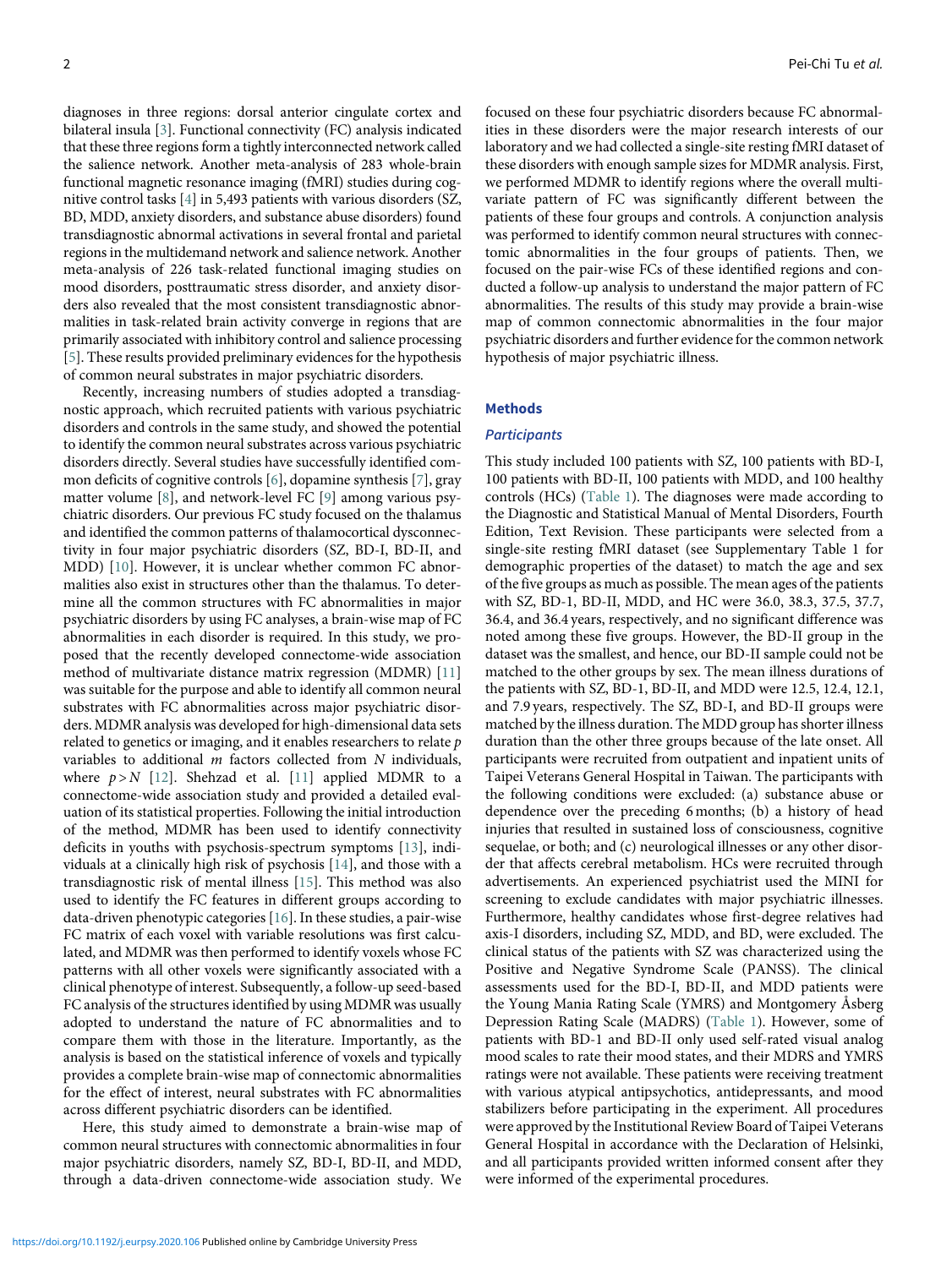Table 1. The enrolled participants' demographic data.

| $N = 500$           | <b>SZ</b>           | BD-I                | <b>BD-II</b>        | <b>MDD</b>        | HC                  | $\mathcal{F}$ | p    |
|---------------------|---------------------|---------------------|---------------------|-------------------|---------------------|---------------|------|
| Sex (M/F)           | 50/50               | 50/50               | 30/70               | 50/50             | 50/50               | 0.00          | 1.00 |
| Age (years)         | $35.99 \pm 9.04$    | $38.30 \pm 9.97$    | $37.52 \pm 12.36$   | $37.69 \pm 12.39$ | $36.36 \pm 8.50$    | 0.83          | 0.51 |
| Education (years)   | $13.58 \pm 2.70$    | $13.73 \pm 2.94$    | $14.03 \pm 2.94$    | $13.55 \pm 3.30$  | $15.16 \pm 1.86$    | 5.77          | 0.00 |
| Age at onset        | $23.39 \pm 6.55$    | $25.44 \pm 10.00$   | $25.85 \pm 10.99$   | $29.80 \pm 12.00$ |                     |               |      |
| Length of illness   | $12.47 \pm 9.35$    | $12.44 \pm 8.59$    | $12.09 \pm 10.41$   | $7.85 \pm 7.10$   |                     |               |      |
| <b>PANSS</b>        | $(n = 100)$         | $(n = 74)$          | $(n = 68)$          | $(n = 56)$        |                     |               |      |
| <b>Total scores</b> | $62.66 \pm 15.95$   | $28.95 \pm 20.58$   | $42.36 \pm 8.90$    | $48.30 \pm 14.92$ |                     |               |      |
| Positive subscale   | $13.88 \pm 4.92$    | $5.96 \pm 4.21$     | $8.25 \pm 1.85$     | $7.36 \pm 2.38$   |                     |               |      |
| Negative subscale   | $16.46 \pm 5.28$    | $6.52 \pm 4.82$     | $8.69 \pm 2.72$     | $9.29 \pm 4.74$   |                     |               |      |
| Psychopathology     | $32.02 \pm 8.54$    | $16.47 \pm 12.10$   | $25.42 \pm 6.23$    | $28.25 \pm 10.24$ |                     |               |      |
| HAMD-17             | $(n = 100)$         | $(n = 46)$          | $(n=39)$            | $(n = 99)$        |                     |               |      |
| <b>Total scores</b> | $7.80 \pm 5.15$     | $8.11 \pm 6.43$     | $6.95 \pm 7.31$     | $17.46 \pm 7.73$  |                     |               |      |
| <b>MADRS</b>        |                     | $(n = 53)$          | $(n = 54)$          | $(n = 90)$        |                     |               |      |
| <b>Total scores</b> |                     | $13.32 \pm 8.89$    | $14.63 \pm 10.73$   | $26.09 \pm 9.80$  |                     |               |      |
| <b>YMRS</b>         |                     | $(n = 74)$          | $(n = 68)$          | $(n = 100)$       |                     |               |      |
| Total scores        |                     | $4.77 \pm 5.06$     | $4.07 \pm 4.32$     | $1.79 \pm 1.95$   |                     |               |      |
| WM (2-back)         | $(n = 100)$         | $(n = 72)$          | $(n = 49)$          | $(n = 99)$        | $(n = 100)$         |               |      |
| Reaction time       | $815.23 \pm 197.32$ | $802.57 \pm 230.75$ | $824.20 \pm 249.84$ | 791.60 ± 199.58   | $646.62 \pm 161.17$ | 12.07         | 0.00 |
| Correct             | $10.82 \pm 3.51$    | $10.99 \pm 3.93$    | $11.33 \pm 3.31$    | $11.56 \pm 3.44$  | $13.60 \pm 2.40$    | 10.96         | 0.00 |
| Antipsychotics      | $n = 95$            | $n = 59$            | $n = 55$            | $n = 23$          |                     |               |      |
| Antidepressants     | $n = 38$            | $n = 23$            | $n = 53$            | $n = 59$          |                     |               |      |
| Mood stabilizers    | $n = 52$            | $n = 74$            | $n = 61$            | $n = 42$          |                     |               |      |
| Lithium             | $n = 3$             | $n = 28$            | $n = 11$            | $n = 1$           |                     |               |      |

<span id="page-2-0"></span>Abbreviations: BDI, Beck Depression Inventory; HAMD-17, 17-item Hamilton Depression Scales; MADRS, Montgomery Åsberg Depression Rating Scale; PANSS, Positive and Negative Syndrome Scale for Schizophrenia; WM, working memory; YMRS, Young Mania Rating Scale.

#### Magnetic resonance image acquisition

Magnetic resonance images were acquired using a 3.0-Tesla GE Discovery 750 whole-body high-speed imaging device with an 8-channel high-resolution brain coil. Head stabilization was achieved with cushioning, and all the participants wore earplugs (29-dB rating) to attenuate noise. Automated shimming procedures were performed, and scout images were obtained. The resting-state functional images were collected using a gradient echo T2\* weighted sequence (repetition time [TR]/echo time [TE]/Flip  $= 2,500 \text{ ms}/30 \text{ ms}/90^{\circ}$ . Forty-seven contiguous horizontal slices parallel to the intercommissural plane (voxel size:  $3.5 \times 3.5 \times 3.5$ mm) were acquired and interleaved. These slices covered the cerebellum of each participant. During the functional scans, the participants were instructed to keep their eyes open (each scan lasted for 8 min and 24 s across 200 time points). In addition, a highresolution structural image was acquired in the sagittal plane using a high-resolution sequence (TR = 2,530 ms, echo spacing = 7.25 ms, TE = 3 ms, and flip angle =  $7^{\circ}$ ) and an isotropic 1 mm voxel (FOV  $256 \times 256$ ).

## Quality check of functional images

Regarding head motion during image acquisition, we used the method of scrubbing within regression (spike regression) suggested in a previous study [\[17\]](#page-7-16) to minimize the effect of head motion on the FC measurement. This method identifies "bad" time points using a threshold of framewise displacement > 0.2 mm as well as 1 back and 2 forward neighbors (as reported by [\[18](#page-7-17)] and then models each "bad" time point as a separate regressor in the regression models [\[19](#page-7-18), [20](#page-7-19)]. We also calculated the number of contaminated volumes in each group, and no significant difference was observed between the groups (Supplementary Table 2).

# FC preprocessing

All preprocessing was performed using the Data Processing Assistant for Resting-State fMRI [\(http://www.restfmri.net\)](http://www.restfmri.net), which is based on Statistical Parametric Mapping [\(http://www.fil.ion.ucl.](http://www.fil.ion.ucl.ac.uk/spm) [ac.uk/spm](http://www.fil.ion.ucl.ac.uk/spm)) and the Resting-State fMRI Data Analysis Toolkit (<http://www.restfmri.net>). The functional scans received slicetiming correction and motion correction and were normalized to a standard anatomical space (Montreal Neurological Institute). To prepare the data for FC analysis, the following additional preprocessing steps were used: (a) spatial smoothing by using a Gaussian kernel (6-mm full width at half-maximum), (b) temporal filtering  $(0.009 \text{ Hz} < f < 0.08 \text{ Hz})$ , and (c) removal of spurious or nonspecific sources of variance through the regression of the following variables: (a) Six head motion parameters and autoregressive models of motion: Six head motion parameters, Six head motion parameters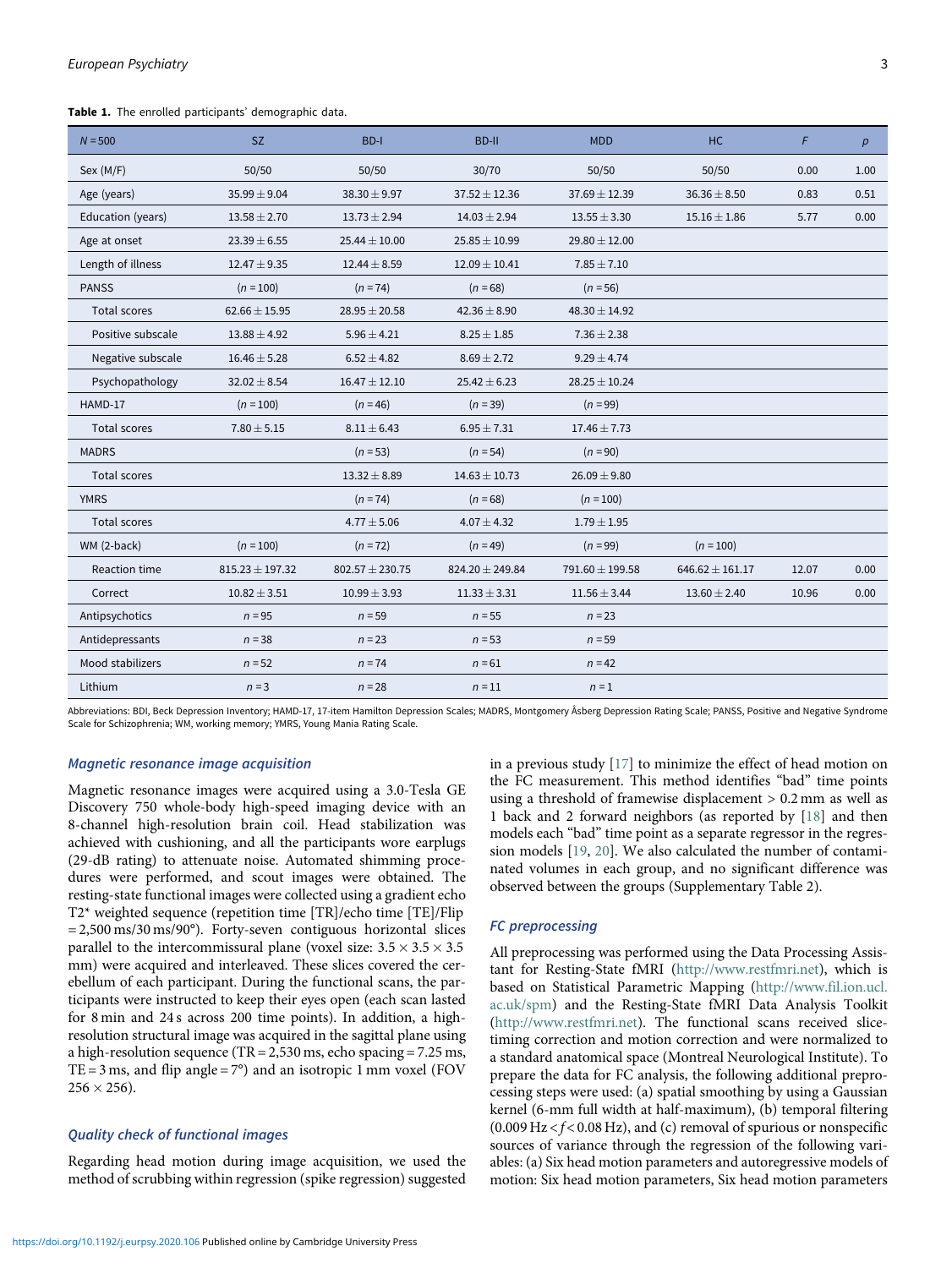one time point before, and the 12 corresponding squared items [[21\]](#page-7-20) (Friston 24-parameter model); (b) the mean whole-brain signal; (c) the mean signal within the lateral ventricles; and (d) the mean signal within a white matter mask. Furthermore, the regressors used in the method of scrubbing within regression were included to minimize the effect of head motion on the FC measurement. The regression of each of these signals was computed simultaneously, and the residual time course was then retained for the correlation analysis.

#### Connectome-wide association analysis by using MDMR

We created a brain mask including all cortical and subcortical structures of the Montreal Neurological Institute (MNI152) atlas, except regions in the ventricles. The brain mask was subsampled twice into 4,330 isotropic voxels with 8-mm resolutions to decrease the computation load. The connectome-wide association analysis for each patient group was conducted in three steps [\[11\]](#page-7-10). First, we calculated a voxelwise whole-brain  $4,330 \times 4,330$  FC matrix based on Pearson's correlation coefficient of low-frequency fMRI fluctuations with Fisher's r-to-z transformation [[22](#page-7-21)]. In the second step, for each voxel in the connectome, we calculated the similarity between the connectivity maps for all possible pairings of the participants by using a spatial correlation and converted them to a distance metric  $\sqrt{2*(1-r)}$ , yielding a  $200 \times 200$  matrix (100 patients and 100 controls). Finally, MDMR was used to test how well the diagnosis of interest explained the relation between each participant's pattern of connectivity, with age, sex, and education level added as the covariates of no interest. For each voxel's connectivity pattern, MDMR yielded a pseudo-F statistic whose significance was assessed using 100,000 iterations of a permutation test. The threshold was set at  $p < 0.01$  (corrected for false discovery rate). Any voxel exceeding the threshold was considered significant. An MDMR analysis was separately performed for each diagnostic group of patients. Then, we adopted a conjunction analysis to identify common areas that showed significant FC abnormalities across the four major psychiatric disorders. The clusters in conjunction analysis were selected as regions of interest (ROIs) for follow-up analysis.

#### Follow-up analysis

Although MDMR identified clusters where the overall multivariate pattern of connectivity is dimensionally related to SZ diagnosis, it did not provide the specific pattern of connectivity driving the significant result. We conducted post hoc ROI-based analyses from the clusters through conjunction analysis. The pair-wise FC values were calculated and compared between each group of patients and HCs by using independent sample t-tests, with age, sex, and education level as the covariates of no interest. The FC abnormalities with a significance of  $p < 0.05$  (uncorrected) were demonstrated to visualize the major patterns of FC abnormalities. Importantly, the follow-up analysis was performed to show the major patterns of FC abnormalities between these ROIs and did not focus on the statistical significance of the specific FCs between ROI pairs.

# Result

## Demographic results

The demographic data and clinical ratings of the participants are shown in [Table 1.](#page-2-0) Except for the BD-II group, all the other groups were age and sex matched. The BD-II group had more women. In all the four groups, the patients had a low-education level.

#### MDMR analysis

Compared with HC, the four groups of patients showed FC abnormalities in distributed cortical and subcortical regions ([Figure 1](#page-4-0)). The conjunction analysis identified the common neural substrates showing connectomic abnormalities in all the four patient groups ([Figure 1,](#page-4-0) [Table 2](#page-5-0)). The structures with the largest cluster size were the left and right postcentral gyrus. Other sensorimotor-related cortices included precentral gyrus, lingual gyrus, lateral occipital cortex, and fusiform cortex. Furthermore, large clusters in the subcortical structures of the cerebellum and thalamus were also found. At last, the common structures also included several smaller clusters in fronto-parietal association cortices, including bilateral frontal pole, supramarginal gyrus, precuneus, and posterior cingulate. We also quantified the numbers of voxels showing FC abnormalities in each diagnostic group and observed severity in the order of  $SZ > BD-I > BD-II > MDD$  ([Figure 1B](#page-4-0)).

#### Follow-up analysis

The results of follow-up analyses based on pair-wise FCs of these structures were provided in [Figure 2](#page-6-0). We grouped ROIs according to the functional classification of subcortical structures, sensoryrelated cortices, and association cortices. The 4 groups of patients showed a similar pattern of FC abnormalities characterized by sensory/subcortical hyperconnectivity, association/subcortical hypoconnectivity, and sensory/association hyperconnectivity. In addition to the three major dysconnectivity patterns, hypoconnectivities among the structures belonging to the same category were also observed. The intracalcarine gyrus was an exception and showed hyperconnectivities with other sensory-related cortices despite its role in visual processing.

#### Control analysis

Because shorter duration of illness in patients with MDD was a major confounder in this study, we performed a control analysis to evaluate the effect of illness duration on our findings. We selected 100 patients with MDD (age:  $41.8 \pm 12.5$  years; duration of illness:  $11.4 \pm 8.5$  years) with a similar duration of illness as the other three diagnostic groups from our resting fMRI dataset and performed the same MDMR and conjunction analysis. The control analysis revealed slightly more voxels with connectomic abnormalities and additional clusters in the bilateral superior temporal gyrus (see Supplementary Table 3 for detailed structures and cluster size); however, the pattern of graded severities ([Figure 1B](#page-4-0)) and the characteristic patterns of dysconnectivities [\(Figure 2](#page-6-0)) did not change significantly.

## **Discussion**

What are the core neural substrates with FC abnormalities in major psychiatric disorders? And what is the major pattern of FC abnormalities? This study attempted to answer the questions through a large-scale connectome-wide association study. We used a fully data-driven survey of the functional connectome to identify common neural substrates with connectomic abnormalities across the four major psychiatric disorders. These structures included the thalamus, cerebellum, sensorimotor-related cortices, and association cortices in the frontal and parietal regions. The follow-up analysis demonstrated that the four major psychiatric disorders also shared a similar pattern of FC abnormalities among these structures; the abnormalities were characterized by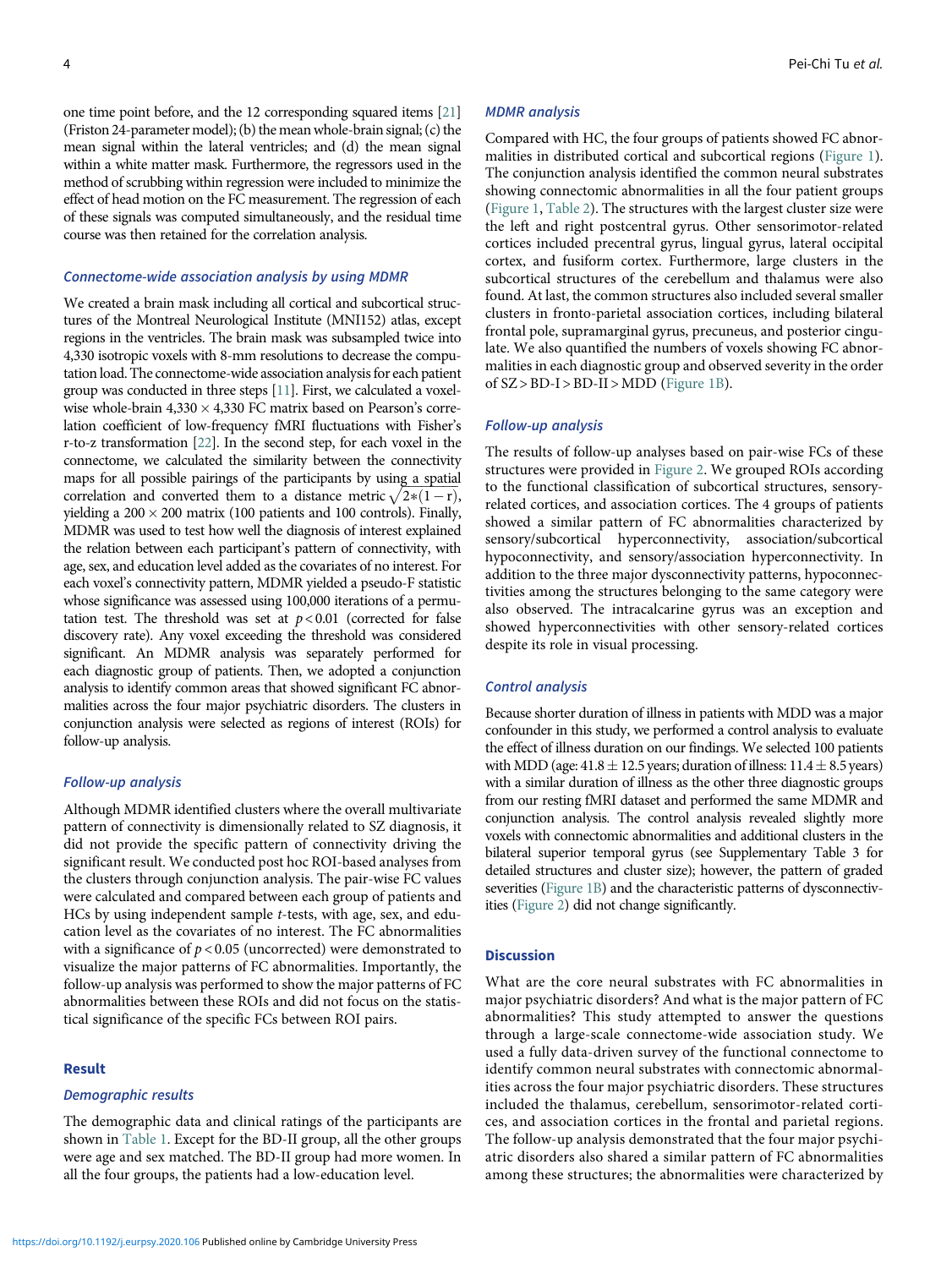<span id="page-4-0"></span>

Figure 1. (A) The neural substrates with connectomic abnormalities in each diagnosis were identified by MDMR. Then, the common structures with connectomic abnormalities among the four diagnostic groups were identified through conjunction analysis and included the thalamus, cerebellum, postcentral gyrus, and association cortices in frontal and parietal regions. (B) The total numbers of voxels with connectomic abnormalities in each diagnostic group were calculated and the results showed a graded severity of schizophrenia (SZ) > bipolar I disorder (BD-1) > bipolar II disorder (BD-2) > MDD.

sensory/subcortical hyperconnectivity, association/subcortical hypoconnectivity, and sensory/association hyperconnectivity. The hypoconnectivity among structures within the same category was also observed. The results extended our previous findings of common FC abnormalities in thalamus in four major psychiatric disorders and successfully delineated all the common neural substrates with connectomic abnormalities across these major psychiatric disorders.

Cognitive dysmetria theory is the first to theoretically emphasize the role of cortico-thalamic-cerebellar-cortical (CCTC) circuits in the pathogenesis of patients with SZ [[23\]](#page-7-22). Our finding that the thalamus and cerebellum are the common subcortical structures involved across psychiatric disorders is in accordance with the theory and suggests that the CCTC circuit deficits are shared across the four major psychiatric disorders we investigated. Moreover, intrinsic abnormalities in the cerebello-thalamo-cortical circuitry were also observed in individuals at a clinically high risk of psychosis in a previous study based on the North American Prodrome Longitudinal Study [\[24\]](#page-7-23). In our follow-up analysis, these two subcortical structures showed a similar pattern of bidirectional FC changes, marked by hyperconnectivity with sensory-related

cortices and hypoconnectivity with the association cortex. The bidirectional changes were first found in FC studies of thalamocortical connectivity in SZ [\[25](#page-7-24), [26\]](#page-7-25), but also applied to other subcortical structures of basal ganglion and cerebellum in a recent study [[27\]](#page-7-26). Although the subcortical structures of the putamen, hippocampus, and midbrain were not identified in our conjunction analysis, MDMR revealed that they exhibited connectomic abnormalities in those with SZ or BD; these three structures also shared the same pattern of bidirectional FC changes. These findings suggested that that the patterns of sensory/subcortical hyperconnectivity and association/subcortical hypoconnectivity are fundamental to FC abnormalities of subcortical structures in major psychiatric disorders.

The largest cortical cluster of the common neural substrate is the postcentral gyrus, which extends to the precentral gyrus and involves the whole primary sensorimotor cortex. In addition to primary sensorimotor cortices, the MDMR analysis identified common neural substrates in other sensory-related areas, including structures in the occipital and temporal cortex for primary and higher visual processing. The follow-up analysis demonstrated that the two major patterns of FC abnormalities were sensory/subcortical and sensory/association hyperconnectivity. Our findings that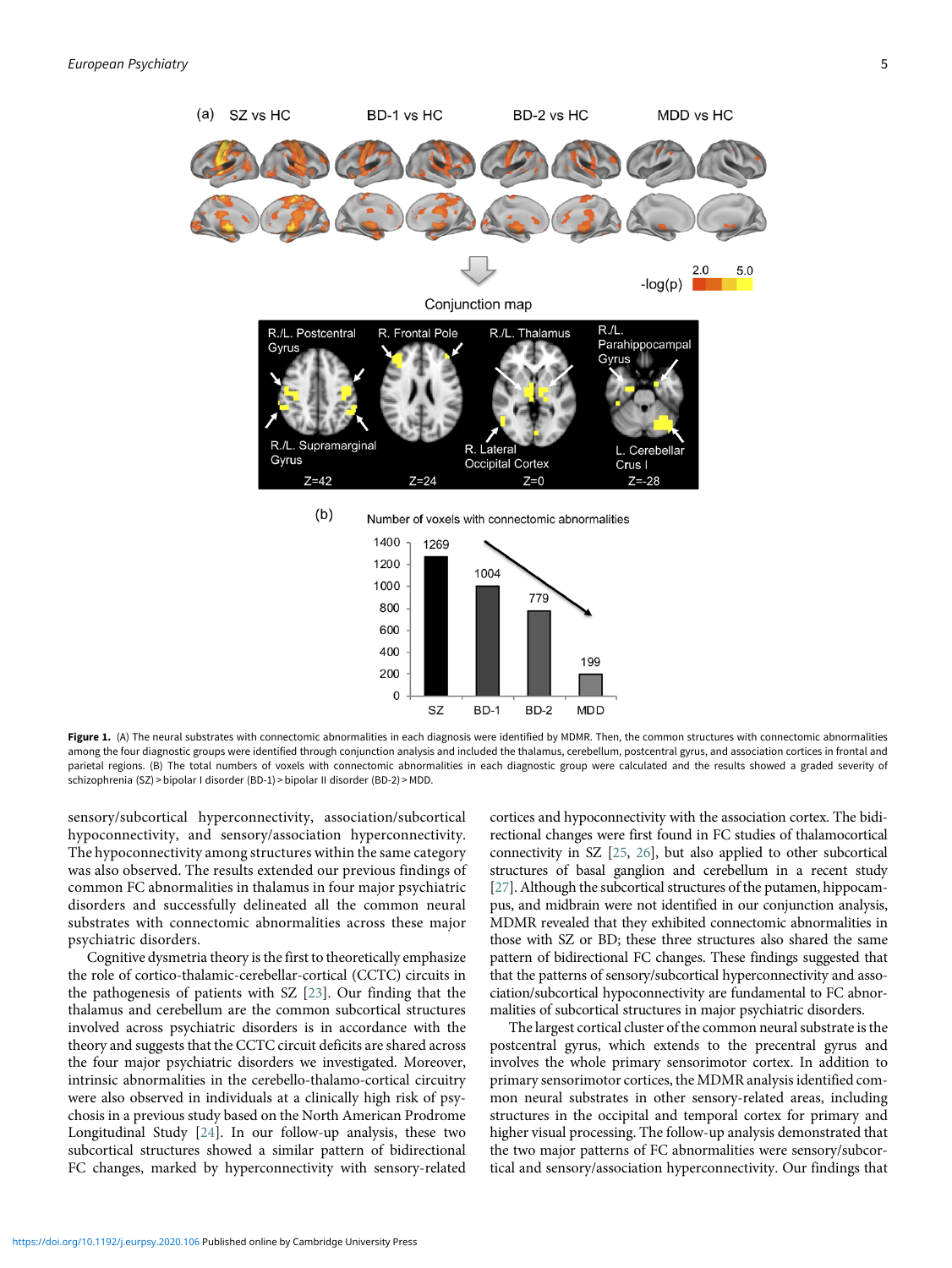Table 2. Conjunction analysis of functional connectivity patterns for four groups.

| MNI coordinate (mm) |               |              |       |       |                                        |  |  |  |  |
|---------------------|---------------|--------------|-------|-------|----------------------------------------|--|--|--|--|
| Index               | <b>Voxels</b> | $\pmb{\chi}$ | y     | z     | Harvard-Oxford structural atlas        |  |  |  |  |
| 27                  | 1,450         | 36           | $-21$ | 56    | R. Postcentral gyrus                   |  |  |  |  |
| 26                  | 1,055         | $-44$        | $-19$ | 49    | L. Postcentral gyrus                   |  |  |  |  |
| 25                  | 791           | $-30$        | $-69$ | $-29$ | L. Cerebellar Crus I                   |  |  |  |  |
| 24                  | 704           | $-15$        | $-15$ | 6     | L. Thalamus                            |  |  |  |  |
| 23                  | 701           | 11           | $-16$ | 5     | R. Thalamus                            |  |  |  |  |
| 22                  | 539           | $-52$        | $-51$ | 44    | L. Supramarginal gyrus                 |  |  |  |  |
| 21                  | 425           | 39           | 39    | 27    | R. Frontal pole                        |  |  |  |  |
| 20                  | 373           | 57           | $-44$ | 43    | R. Supramarginal gyrus                 |  |  |  |  |
| 19                  | 192           | 50           | $-3$  | 16    | R. Central opercular cortex            |  |  |  |  |
| 18                  | 192           | 53           | $-62$ | 6     | R. Lateral occipital cortex            |  |  |  |  |
| 17                  | 154           | $-25$        | $-82$ | $-45$ | L. Cerebellar crus II                  |  |  |  |  |
| 16                  | 128           | 25           | $-11$ | $-29$ | R. Parahippocampal gyrus               |  |  |  |  |
| 15                  | 128           | $-11$        | $-23$ | 75    | L. Precentral gyrus                    |  |  |  |  |
| 14                  | 100           | $-43$        | 45    | 22    | L. Frontal pole                        |  |  |  |  |
| 13                  | 99            | 40           | $-40$ | $-23$ | R. Temporal occipital fusiform cortex  |  |  |  |  |
| 12                  | 64            | 5            | $-27$ | 35    | R. Cingulate gyrus, posterior division |  |  |  |  |
| 11                  | 64            | 13           | $-67$ | 35    | R. Precuneous cortex                   |  |  |  |  |
| 10                  | 64            | 53           | $-43$ | 11    | R. Middle temporal gyrus               |  |  |  |  |
| 9                   | 64            | $-43$        | $-67$ | 11    | L. Lateral occipital cortex            |  |  |  |  |
| 8                   | 64            | $-3$         | $-83$ | 3     | L. Intracalcarine cortex               |  |  |  |  |
| $\overline{7}$      | 64            | 13           | $-75$ | $-21$ | R. Cerebellum, crus I                  |  |  |  |  |
| 6                   | 64            | $-19$        | $-3$  | $-29$ | L. Parahippocampal gyrus               |  |  |  |  |

<span id="page-5-0"></span>Abbreviations: L, left; R, right.

four major psychiatric disorders shared connectomic abnormalities in primary sensorimotor cortex and other sensory-related cortices suggested the important role of sensorimotor processing in pathogenesis of major psychiatric disorders. It is in accordance with a recent transdiagnostic study that associated three latent components of psychopathology with connectivity alterations within the somatosensory-motor network and its connectivity with subcortical structures and association cortices in several cortical executive networks [[28\]](#page-7-27). Functional deficits in visual and primary sensorimotor processing received more clinical attentions recently. The deficits at different levels of visual processing were found in patients with SZ [[29\]](#page-7-28) and BD-I [[30](#page-7-29), [31\]](#page-7-30). The excitability deficit in primary sensorimotor deficit measured using transcranial magnetic stimulation has been well studied, and a review suggested a general alteration in motor cortical inhibition in mental illness, rather than disease-specific changes [\[32\]](#page-7-31). Although the auditory-related superior temporal gyrus reached significance only in SZ and BD-I in the MDMR analysis and therefore was not identified in the conjunction analysis, they also shared a similar pattern of FC abnormalities as the primary sensorimotor cortex.

Despite smaller cluster size, our analysis also identified several fronto-parietal structures, majorly in lateral frontal and parietal regions. The FC deficits in the association cortices of frontal and parietal regions have received special interest in the past 10 years in FC studies of SZ and other psychiatric disorders because of their

important roles in cognitive controls. One crucial functional classification of the association cortices is the distinction between tasknegative and task-positive networks. The task-negative network was less active during various cognitive-demanding tasks and consisted of the default mode network [[33\]](#page-8-0), whereas task-positive networks were more active during various cognitive-demanding tasks and majorly included the dorsal attention network [\[34](#page-8-1)], salience network, and executive control network [\[35](#page-8-2), [36](#page-8-3)]. Among them, the FCs of the task-negative default mode network initially received great research interest and has been widely studied in major psychiatric disorders; however, the results have not been completely consistent. Hyperconnectivity [[37\]](#page-8-4) and hypoconnectivity [[38,](#page-8-5) [39\]](#page-8-6) have both been reported in FC studies of schizophrenia. By contrast, numerous studies have reported that task-positive control networks have FC impairments [[40](#page-8-7)–[43\]](#page-8-1). In this study, the structures in association cortices identified in our MDMR analysis included major clusters in the lateral frontal and parietal cortices and a small cluster in the precuneus. As the lateral frontal parietal cortices were functionally connected to the task-positive salience or executive control networks, our findings suggest that the common neural substrates in major psychiatric disorders may involve the task-positive networks. It is consistent the two meta-analyses that suggested structural deficits in the salience network and functional activation deficits in task-positive multi-demand network in major psychiatric disorders [[3](#page-7-2), [4](#page-7-3)].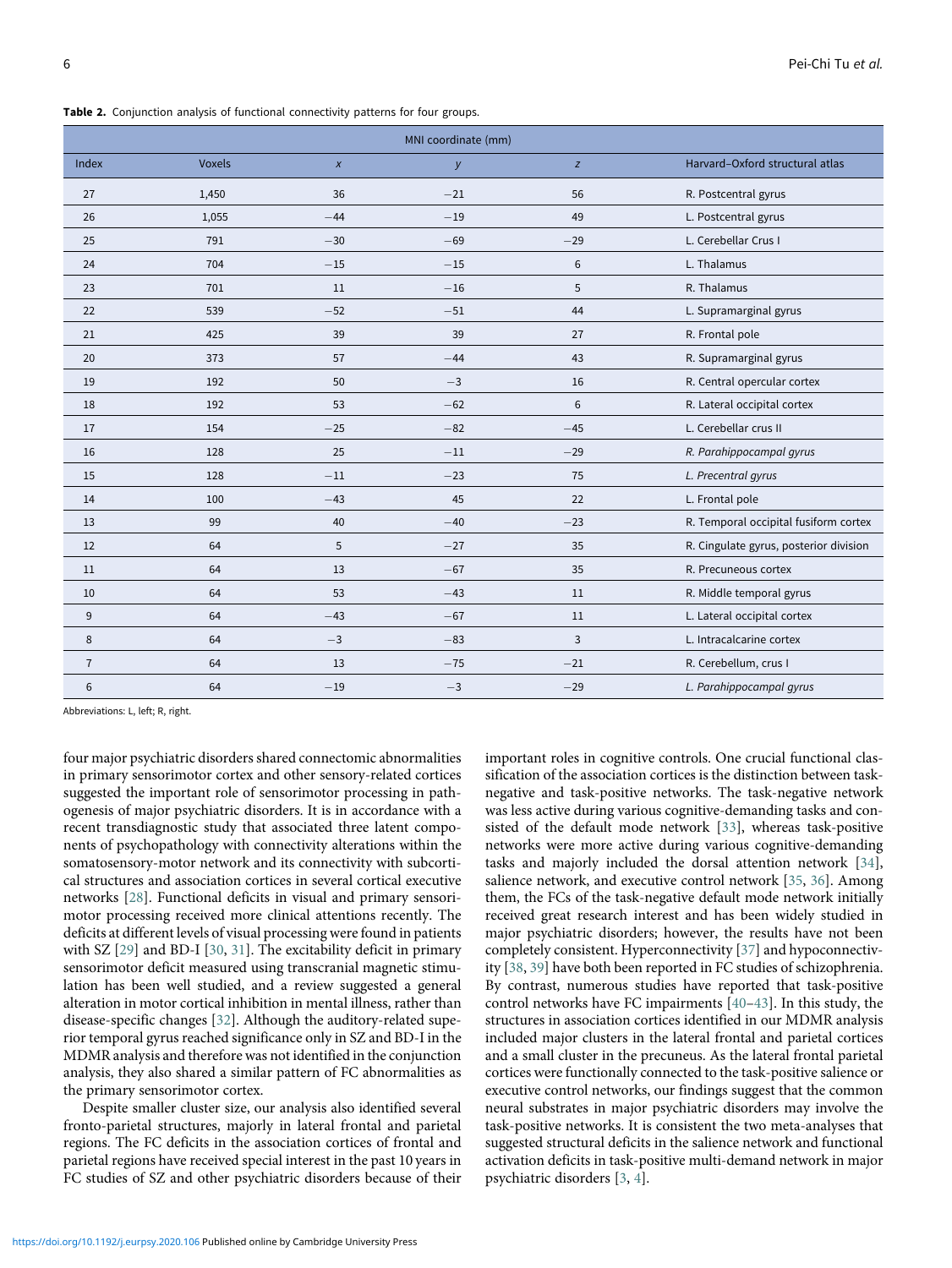<span id="page-6-0"></span>

Figure 2. The result of the follow-up analysis based on pair-wise FCs of the common structures identified using MDMR. The order of structures in the figure was arranged according to the classification of subcortical structures, sensory-related cortices, and association cortices. The four groups of patients shared similar patterns of FC abnormalities, characterized by sensory/subcortical hyperconnectivity, association/subcortical hypoconnectivity, and sensory/association hyperconnectivity. Furthermore, a decrease in FC was observed within each structure category were noted.

Our findings have several methodological limitations and alternative conceptualizations. First, the illness durations were not matched in MDD patients. Due to a late illness onset in the MDD group, controlling the age and illness duration simultaneously was impossible. We performed a control analysis by selecting the MDD groups with a similar duration of illness and the main findings were not significantly changed. Second, our patient groups were exposed to various psychotropic medications. Since previous studies have demonstrated the effects of antipsychotics [[44,](#page-8-8) [45](#page-8-9)], anti-depressants [[46](#page-8-10)–[48\]](#page-8-11), and mood stabilizers [\[49](#page-8-12)] on brain FCs,

the use of various psychotropics in participants with psychiatric disorders may be confounding our findings in this study. Third, not all of the patients with BD-1 and BD-II received full evaluations of clinical severity by using the MADRS and YMRS. Although these patients were all in euthymic states clinically, the lack of complete evaluations may have limited our interpretations in this study. Lastly, our follow-up analysis focused only on the structures identified using the MDMR analysis. Shehzed et al. [[11\]](#page-7-10) compared the method of MDMR and traditional seed-based FC analysis and demonstrated an overlap, but the findings of these two methods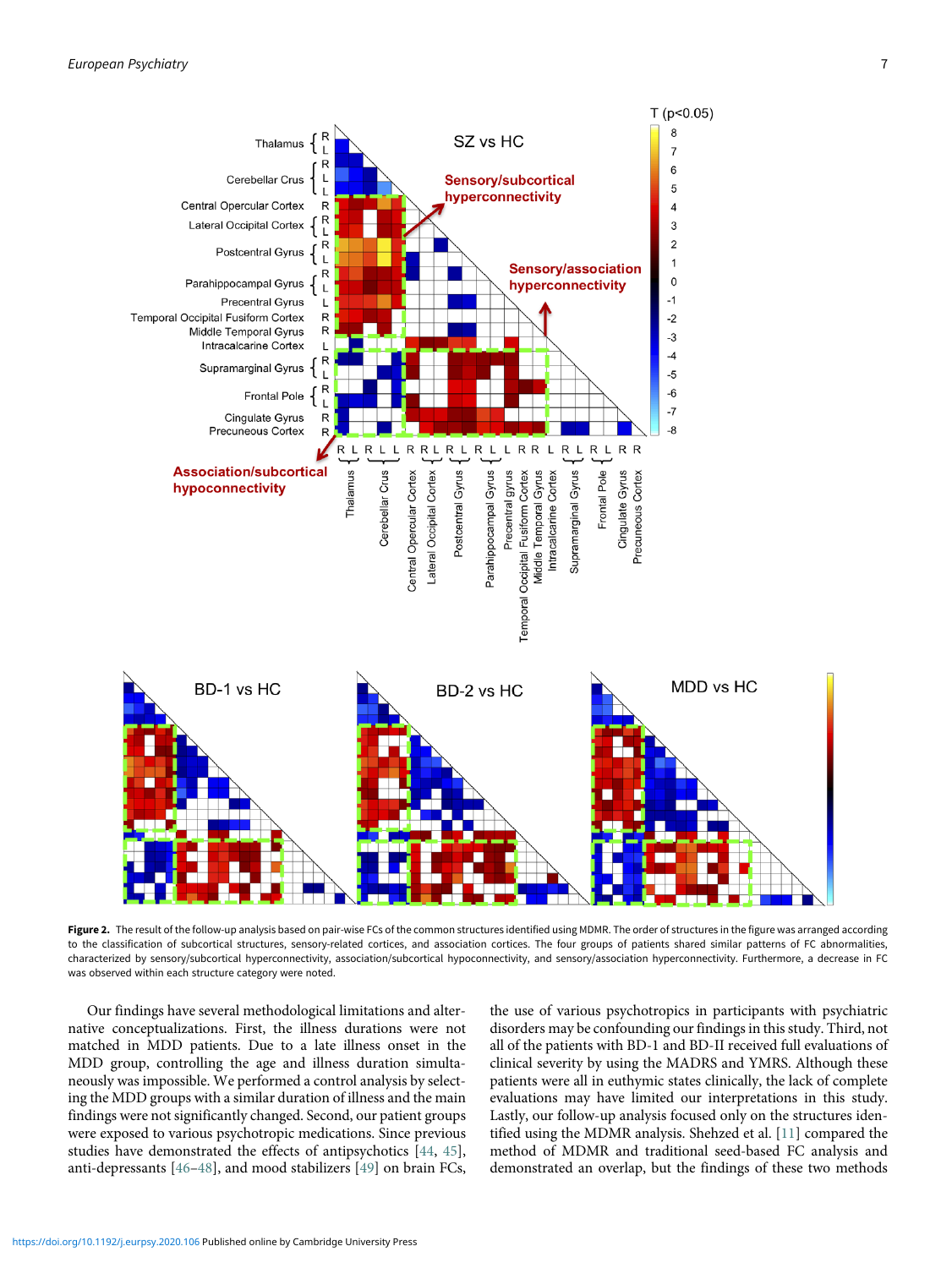<span id="page-7-9"></span>were not in total agreement. Traditional univariate FC analysis may reveal other connectomic abnormalities that were not identified through the MDMR analysis in this study.

# <span id="page-7-11"></span><span id="page-7-10"></span>Conclusion

<span id="page-7-13"></span><span id="page-7-12"></span>This data-driven connectome-wide analysis successfully identifies the common neural substrates with connectomic abnormalites, majorly in thalamus, cerebellum, sensorimotor-related cortices, and fronto-parietal association cortices in four major psychiatric disorders. These disorders also share a similar pattern of dysconnectiviies among these identified neural structures. These findings provide considerable support for the common networks hypothesis of major psychiatric disorders.

<span id="page-7-15"></span><span id="page-7-14"></span>Acknowledgments. We gratefully thank all the participants who took part in this research and all the research assistants and staff who facilitated their involvement.

<span id="page-7-17"></span><span id="page-7-16"></span>Financial Support. The study was supported by grants from Taipei Veterans General Hospital (V99C1-040, V101C1-159, V104C-039, V105C-119, V106C-091, and V107C-100) and Taiwan Ministry of Science and Technology (NSC99- 2628-B-010-021-MY2, MOST105-2314-B-075-056-MY2, MOST103-2314- B-075-065-MY2, and MOST108-2314-B-075-038). The funders of the study had no role in study design, data collection, data analysis, data interpretation, or writing of the report.

<span id="page-7-19"></span><span id="page-7-18"></span>Conflict of Interest. The authors declare no competing interests.

Data Availability Statement. The data that support the findings of this study are available upon request, Prof. Pei-Chi Tu [\(pctu@vghtpe.gov.tw](mailto:pctu@vghtpe.gov.tw)).

<span id="page-7-20"></span>Supplementary Materials. To view supplementary material for this article, please visit <http://dx.doi.org/10.1192/j.eurpsy.2020.106>.

#### <span id="page-7-21"></span><span id="page-7-0"></span>References

- <span id="page-7-22"></span>[1] an der Heiden W, Könnecke R, Maurer K, Ropeter D, Häfner H. Depression in the long-term course of schizophrenia. Eur Arch Psychiatry Clin Neurosci. 2005;255(3):174–84.
- <span id="page-7-23"></span><span id="page-7-1"></span>[2] Baethge C, Baldessarini RJ, Freudenthal K, Streeruwitz A, Bauer M, Bschor T. Hallucinations in bipolar disorder: characteristics and comparison to unipolar depression and schizophrenia. Bipolar Disord. 2005;7(2):136–45.
- <span id="page-7-24"></span><span id="page-7-2"></span>[3] Goodkind M, Eickhoff SB, Oathes DJ, Jiang Y, Chang A, Jones-Hagata LB, et al. Identification of a common neurobiological substrate for mental illness. JAMA Psychiatry. 2015;72(4):305–15.
- <span id="page-7-25"></span><span id="page-7-3"></span>[4] McTeague LM, Huemer J, Carreon DM, Jiang Y, Eickhoff SB, Etkin A. Identification of common neural circuit disruptions in cognitive control across psychiatric disorders. Am J Psychiatry. 2017;174(7):676–85.
- <span id="page-7-27"></span><span id="page-7-26"></span><span id="page-7-4"></span>[5] Janiri D, Moser DA, Doucet GE, Luber MJ, Rasgon A, Lee WH, et al. Shared neural phenotypes for mood and anxiety disorders: a meta-analysis of 226 task-related functional imaging studies. JAMA Psychiatry. 2020; 77(2):172–9.
- <span id="page-7-28"></span><span id="page-7-6"></span><span id="page-7-5"></span>[6] McTeague LM, Goodkind MS, Etkin A. Transdiagnostic impairment of cognitive control in mental illness. J Psychiatr Res. 2016;83:37–46.
- <span id="page-7-29"></span>[7] Jauhar S, Nour MM, Veronese M, Rogdaki M, Bonoldi I, Azis M, et al. A test of the transdiagnostic dopamine hypothesis of psychosis using positron emission tomographic imaging in bipolar affective disorder and schizophrenia. JAMA Psychiatry. 2017;74(12):1206–13.
- <span id="page-7-30"></span><span id="page-7-7"></span>[8] Gong Q, Scarpazza C, Dai J, He M, Xu X, Shi Y, et al. A transdiagnostic neuroanatomical signature of psychiatric illness. Neuropsychopharmacology. 2019;44(5):869–75.
- <span id="page-7-31"></span><span id="page-7-8"></span>[9] Gong Q, Hu X, Pettersson-Yeo W, Xu X, Lui S, Crossley N, et al. Networklevel dysconnectivity in drug-naïve first-episode psychosis: dissociating transdiagnostic and diagnosis-specific alterations. Neuropsychopharmacol: Off Publ Am College Neuropsychopharmacol. 2017;42(4):933–40.
- [10] Tu PC, Bai YM, Li CT, Chen MH, Lin WC, Chang WC, et al. Identification of common thalamocortical dysconnectivity in four major psychiatric disorders. Schizophr Bull. 2019;45(5):1143–51.
- [11] Shehzad Z, Kelly C, Reiss PT, Cameron Craddock R, Emerson JW, McMahon K, et al. A multivariate distance-based analytic framework for connectome-wide association studies. Neuroimage. 2014;93(Pt 1):74–94.
- [12] Zapala MA, Schork NJ. Statistical properties of multivariate distance matrix regression for high-dimensional data analysis. Front Genet. 2012;3:190.
- [13] Satterthwaite TD, Vandekar SN, Wolf DH, Bassett DS, Ruparel K, Shehzad Z, et al. Connectome-wide network analysis of youth with psychosisspectrum symptoms. Mol Psychiatry. 2015;20(12):1508–15.
- [14] Colibazzi T, Yang Z, Horga G, Chao-Gan Y, Corcoran CM, Klahr K, et al. Aberrant temporal connectivity in persons at clinical high risk for psychosis. Biol Psychiatry Cogn Neurosci Neuroimaging. 2017;2(8):696–705.
- [15] Elliott ML, Romer A, Knodt AR, Hariri AR. A connectome-wide functional signature of transdiagnostic risk for mental illness. Biol Psychiatry. 2018;84(6):452–9.
- [16] Van Dam NT, O'Connor D, Marcelle ET, Ho EJ, Cameron Craddock R, Tobe RH, et al. Data-driven phenotypic categorization for neurobiological analyses: beyond DSM-5 labels. Biol Psychiatry. 2017;81(6):484–94.
- [17] Yan C-G, Cheung B, Kelly C, Colcombe S, Craddock RC, Di Martino A, et al. A comprehensive assessment of regional variation in the impact of head micromovements on functional connectomics. NeuroImage. 2013;76:183–201.
- [18] Power JD, Barnes KA, Snyder AZ, Schlaggar BL, Petersen SE. Steps toward optimizing motion artifact removal in functional connectivityMRI; a reply to Carp. NeuroImage. 2013;76:439–41. doi: [10.1016/j.neuroimage.2012.03.017.](https://doi.org/10.1016/j.neuroimage.2012.03.017)
- [19] Lemieux L, Salek-Haddadi A, Lund TE, Laufs H, Carmichael D. Modelling large motion events in fMRI studies of patients with epilepsy. Magn Reson Imaging. 2007;25(6):894–901.
- [20] Satterthwaite TD, Elliott MA, Gerraty RT, Ruparel K, Loughead J, Calkins ME, et al. An improved framework for confound regression and filtering for control of motion artifact in the preprocessing of resting-state functional connectivity data. NeuroImage. 2013;64:240–56. doi: [10.1016/j.](https://doi.org/10.1016/j.neuroimage.2012.08.052) [neuroimage.2012.08.052.](https://doi.org/10.1016/j.neuroimage.2012.08.052)
- [21] Friston KJ, Williams S, Howard R, Frackowiak RS, Turner R. Movementrelated effects in fMRI time-series. Magn Reson Med. 1996;35(3):346–55.
- [22] Vincent JL, Snyder AZ, Fox MD, Shannon BJ, Andrews JR, Raichle ME, et al. Coherent spontaneous activity identifies a hippocampal-parietal memory network. J Neurophysiol. 2006;96(6):3517–31.
- [23] Andreasen NC, Paradiso S, O'Leary DS. "Cognitive dysmetria" as an integrative theory of schizophrenia: a dysfunction in cortical-subcorticalcerebellar circuitry? Schizophr Bull. 1998;24(2):203–18.
- [24] Bernard JA, Orr JM, Mittal VA. Cerebello-thalamo-cortical networks predict positive symptom progression in individuals at ultra-high risk for psychosis. NeuroImage Clin. 2017;14:622–8.
- [25] Woodward ND, Karbasforoushan H, Heckers S. Thalamocortical dysconnectivity in schizophrenia. Am J Psychiatry. 2012;169(10):1092–9.
- [26] Anticevic A, Cole MW, Repovs G, Murray JD, Brumbaugh MS, Winkler AM, et al. Characterizing thalamo-cortical disturbances in schizophrenia and bipolar illness. Cereb Cortex. 2014;24(12):3116–30.
- [27] Ji JL, Diehl C, Schleifer C, Tamminga CA, Keshavan MS, Sweeney JA, et al. Schizophrenia exhibits bi-directional brain-wide alterations in corticostriato-cerebellar circuits. Cereb Cortex. 2019;29(11):4463–87.
- [28] Kebets V, Holmes AJ, Orban C, Tang S, Li J, Sun N, et al. Somatosensorymotor dysconnectivity spans multiple transdiagnostic dimensions of psychopathology. Biol Psychiatry. 2019;86(10):779–91.
- [29] Kogata T, Iidaka T. A review of impaired visual processing and the daily visual world in patients with schizophrenia. Nagoya J Med Sci. 2018;80(3): 317–28.
- [30] Jahshan C, Wynn JK, McCleery A, Glahn DC, Altshuler LL, Green MF. Cross-diagnostic comparison of visual processing in bipolar disorder and schizophrenia. J Psychiatr Res. 2014;51:42–8.
- [31] Fernandes TP, Silverstein SM, Almeida NL, Santos NA. Visual impairments in type 1 bipolar disorder. World J Biol Psychiatry. 2019;1–9.
- [32] Bunse T, Wobrock T, Strube W, Padberg F, Palm U, Falkai P, et al. Motor cortical excitability assessed by transcranial magnetic stimulation in psychiatric disorders: a systematic review. Brain Stimul. 2014;7(2):158–69.